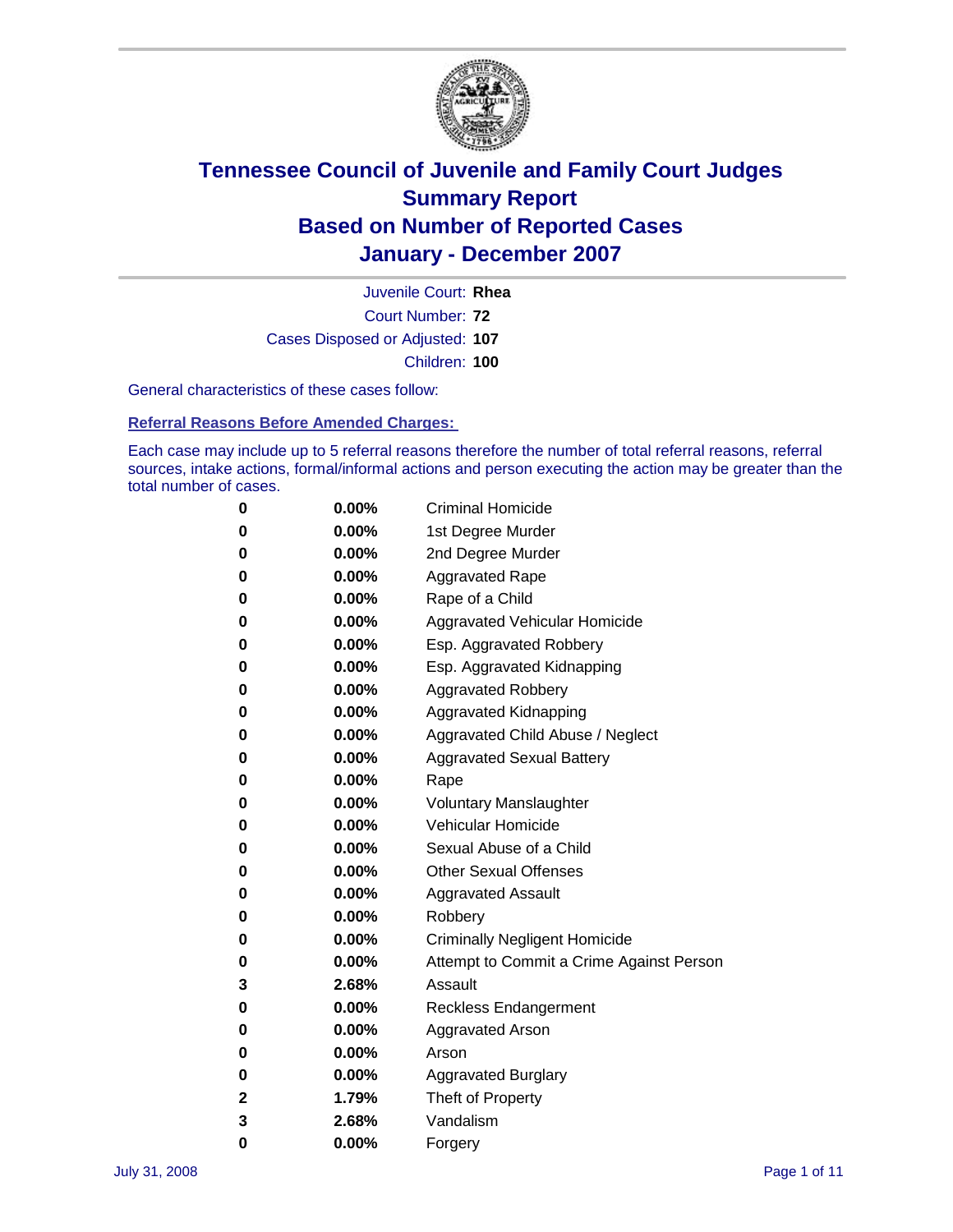

Court Number: **72** Juvenile Court: **Rhea** Cases Disposed or Adjusted: **107** Children: **100**

#### **Referral Reasons Before Amended Charges:**

Each case may include up to 5 referral reasons therefore the number of total referral reasons, referral sources, intake actions, formal/informal actions and person executing the action may be greater than the total number of cases.

| 0  | 0.00%    | <b>Worthless Checks</b>                                     |
|----|----------|-------------------------------------------------------------|
| 0  | 0.00%    | Illegal Possession / Fraudulent Use of Credit / Debit Cards |
| 0  | 0.00%    | <b>Burglary</b>                                             |
| 0  | $0.00\%$ | Unauthorized Use of a Vehicle                               |
| 0  | 0.00%    | <b>Cruelty to Animals</b>                                   |
| 0  | 0.00%    | Sale of Controlled Substances                               |
| 5  | 4.46%    | Other Drug Offenses                                         |
| 4  | 3.57%    | Possession of Controlled Substances                         |
| 0  | 0.00%    | <b>Criminal Attempt</b>                                     |
| 1  | 0.89%    | Carrying Weapons on School Property                         |
| 0  | 0.00%    | Unlawful Carrying / Possession of a Weapon                  |
| 0  | $0.00\%$ | <b>Evading Arrest</b>                                       |
| 0  | 0.00%    | Escape                                                      |
| 0  | 0.00%    | Driving Under Influence (DUI)                               |
| 2  | 1.79%    | Possession / Consumption of Alcohol                         |
| 0  | 0.00%    | Resisting Stop, Frisk, Halt, Arrest or Search               |
| 0  | 0.00%    | <b>Aggravated Criminal Trespass</b>                         |
| 0  | 0.00%    | Harassment                                                  |
| 0  | 0.00%    | Failure to Appear                                           |
| 0  | 0.00%    | Filing a False Police Report                                |
| 0  | $0.00\%$ | Criminal Impersonation                                      |
| 12 | 10.71%   | <b>Disorderly Conduct</b>                                   |
| 0  | $0.00\%$ | <b>Criminal Trespass</b>                                    |
| 2  | 1.79%    | <b>Public Intoxication</b>                                  |
| 0  | 0.00%    | Gambling                                                    |
| 3  | 2.68%    | Traffic                                                     |
| 0  | 0.00%    | <b>Local Ordinances</b>                                     |
| 0  | 0.00%    | Violation of Wildlife Regulations                           |
| 0  | $0.00\%$ | Contempt of Court                                           |
| 5  | 4.46%    | Violation of Probation                                      |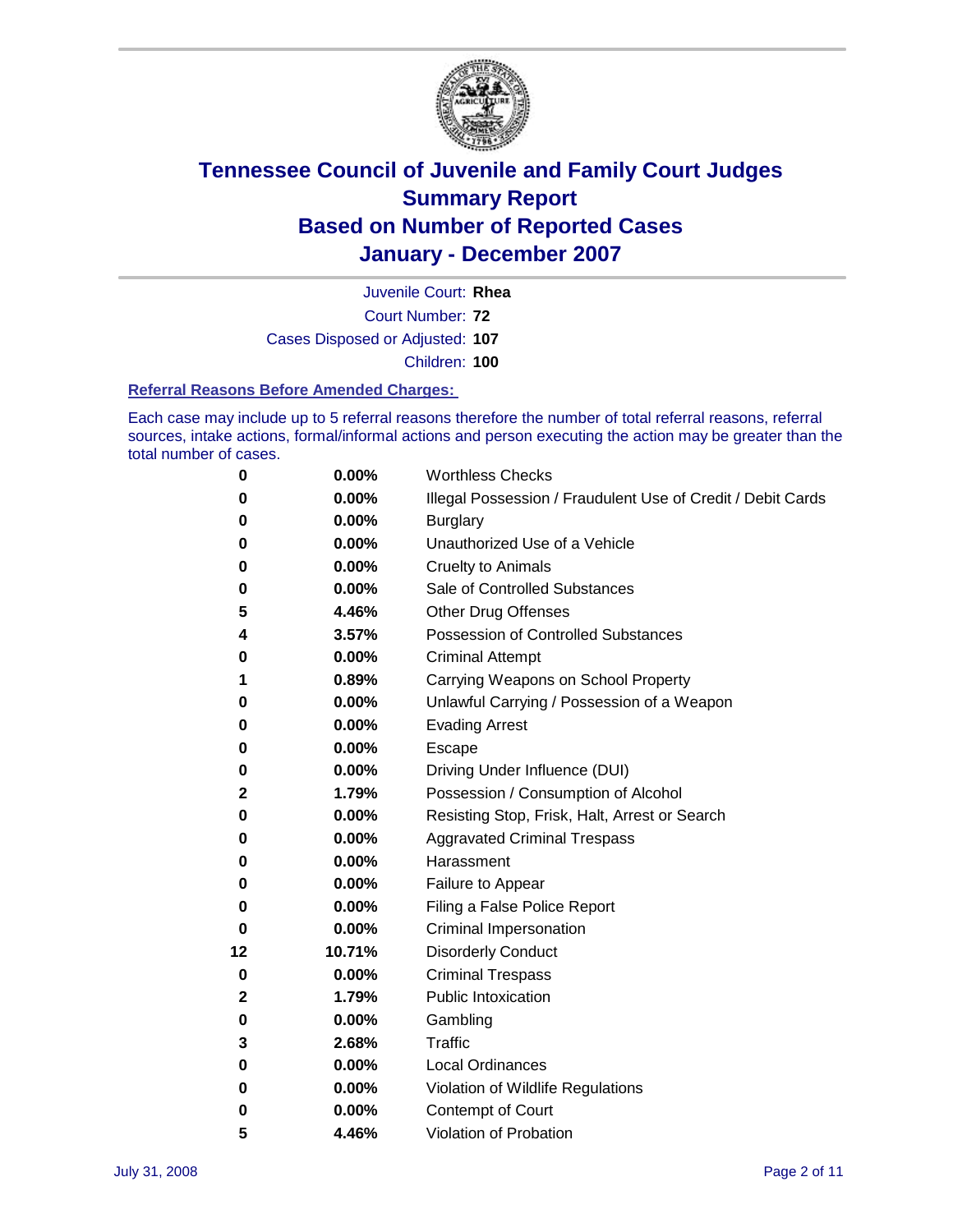

Court Number: **72** Juvenile Court: **Rhea** Cases Disposed or Adjusted: **107** Children: **100**

#### **Referral Reasons Before Amended Charges:**

Each case may include up to 5 referral reasons therefore the number of total referral reasons, referral sources, intake actions, formal/informal actions and person executing the action may be greater than the total number of cases.

| 0   | 0.00%    | Violation of Aftercare                 |
|-----|----------|----------------------------------------|
| 14  | 12.50%   | Unruly Behavior                        |
| 17  | 15.18%   | Truancy                                |
| 3   | 2.68%    | In-State Runaway                       |
| 0   | 0.00%    | Out-of-State Runaway                   |
| 0   | $0.00\%$ | Possession of Tobacco Products         |
| 0   | $0.00\%$ | Violation of a Valid Court Order       |
| 0   | 0.00%    | Violation of Curfew                    |
| 0   | $0.00\%$ | <b>Sexually Abused Child</b>           |
| 0   | 0.00%    | <b>Physically Abused Child</b>         |
| 0   | $0.00\%$ | Dependency / Neglect                   |
| 0   | 0.00%    | <b>Termination of Parental Rights</b>  |
| 0   | $0.00\%$ | <b>Violation of Pretrial Diversion</b> |
| 0   | 0.00%    | Violation of Informal Adjustment       |
| 0   | $0.00\%$ | <b>Judicial Review</b>                 |
| 0   | $0.00\%$ | <b>Administrative Review</b>           |
| 0   | $0.00\%$ | <b>Foster Care Review</b>              |
| 19  | 16.96%   | Custody                                |
| 3   | 2.68%    | Visitation                             |
| 0   | $0.00\%$ | Paternity / Legitimation               |
| 0   | $0.00\%$ | Child Support                          |
| 0   | $0.00\%$ | <b>Request for Medical Treatment</b>   |
| 0   | 0.00%    | <b>Consent to Marry</b>                |
| 14  | 12.50%   | Other                                  |
| 112 | 100.00%  | <b>Total Referrals</b>                 |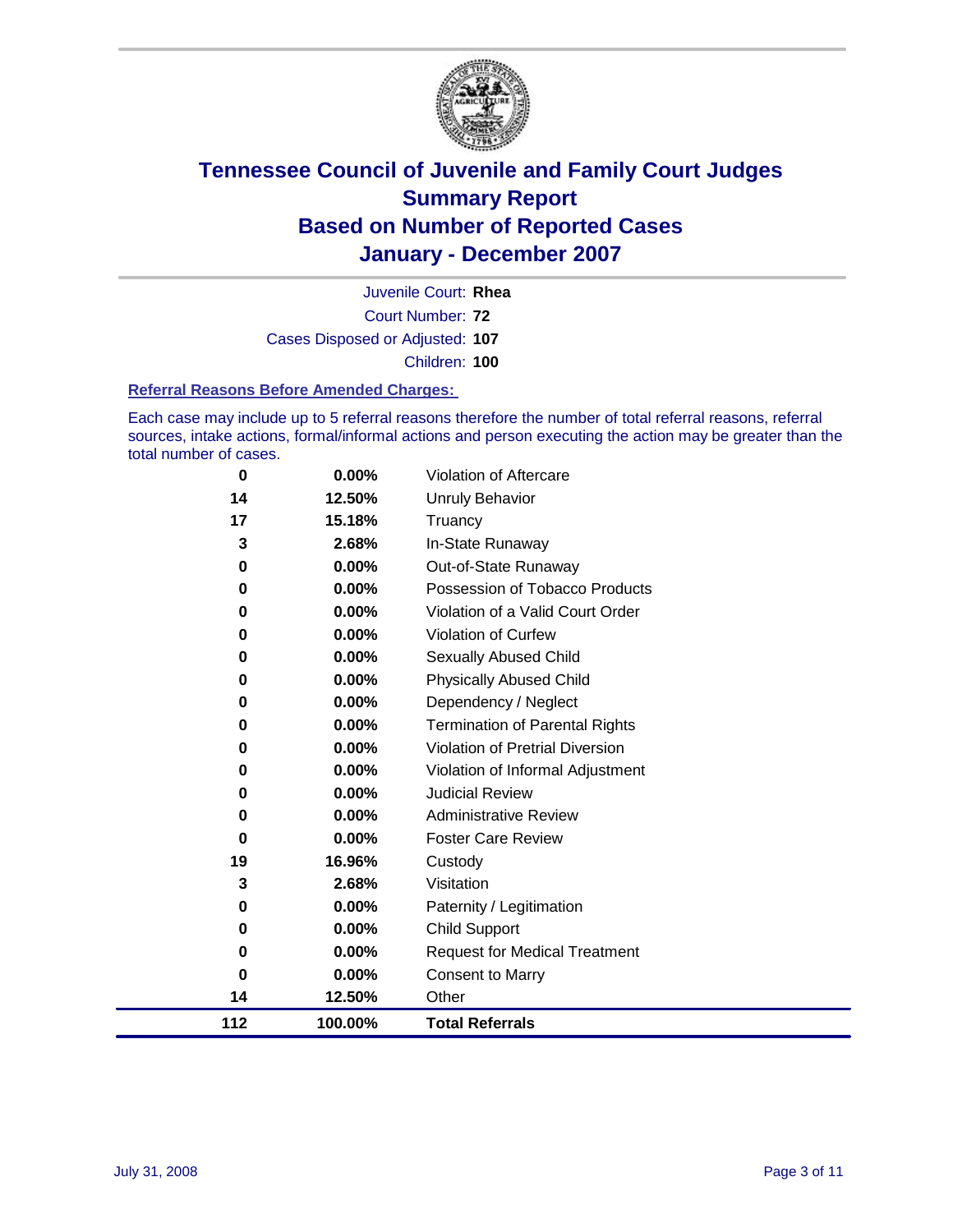

|                            |    |                                 | Juvenile Court: Rhea |
|----------------------------|----|---------------------------------|----------------------|
|                            |    |                                 | Court Number: 72     |
|                            |    | Cases Disposed or Adjusted: 107 |                      |
|                            |    |                                 | Children: 100        |
| <b>Referral Sources: 1</b> |    |                                 |                      |
|                            | 39 | 34.82%                          | Law Enforcement      |
|                            | 29 | 25.89%                          | Parents              |
|                            | 5  | 4.46%                           | Relatives            |
|                            | 0  | $0.00\%$                        | Self                 |
|                            |    |                                 |                      |

| 5  | 4.46%    | Relatives                         |
|----|----------|-----------------------------------|
| 0  | 0.00%    | Self                              |
| 24 | 21.43%   | School                            |
| 0  | $0.00\%$ | <b>CSA</b>                        |
| 7  | 6.25%    | <b>DCS</b>                        |
| 0  | 0.00%    | <b>Other State Department</b>     |
| 0  | 0.00%    | <b>District Attorney's Office</b> |
| 7  | 6.25%    | <b>Court Staff</b>                |
| 0  | 0.00%    | Social Agency                     |
| 0  | $0.00\%$ | <b>Other Court</b>                |
| 1  | 0.89%    | Victim                            |
| 0  | 0.00%    | Child & Parent                    |
| 0  | $0.00\%$ | Hospital                          |
| 0  | 0.00%    | Unknown                           |

**0.00%** Other

**100.00% Total Referral Sources**

### **Age of Child at Referral: 2**

| 100 | 100.00% | <b>Total Child Count</b> |
|-----|---------|--------------------------|
| 0   | 0.00%   | Unknown / Not Reported   |
| 0   | 0.00%   | Ages 19 and Over         |
| 19  | 19.00%  | Ages 17 through 18       |
| 28  | 28.00%  | Ages 15 through 16       |
| 12  | 12.00%  | Ages 13 through 14       |
| 11  | 11.00%  | Ages 11 through 12       |
| 30  | 30.00%  | Ages 10 and Under        |
|     |         |                          |

<sup>1</sup> If different than number of Referral Reasons (112), verify accuracy of your court's data.

<sup>2</sup> One child could be counted in multiple categories, verify accuracy of your court's data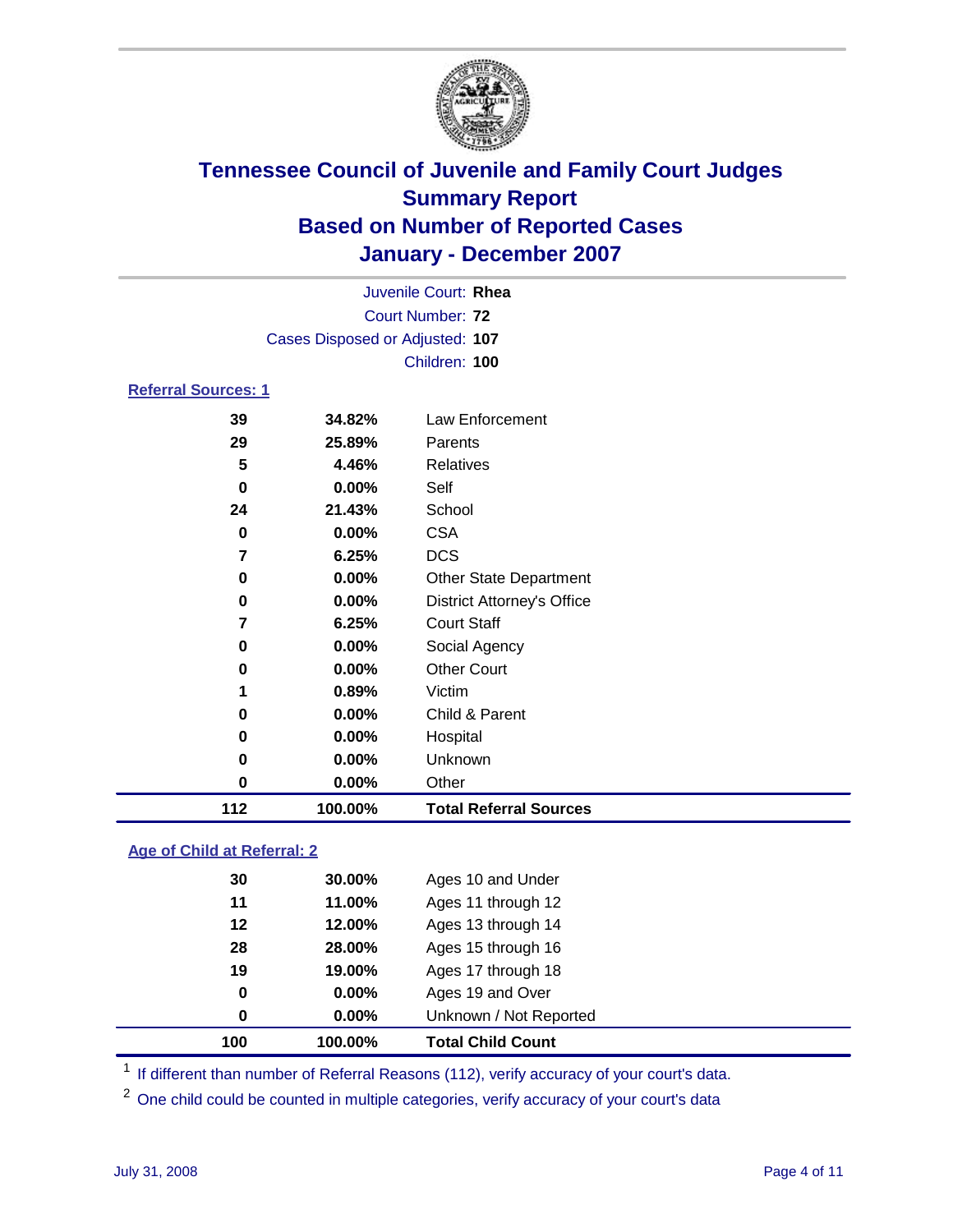

| Juvenile Court: Rhea                    |                                 |                          |  |  |  |
|-----------------------------------------|---------------------------------|--------------------------|--|--|--|
|                                         | Court Number: 72                |                          |  |  |  |
|                                         | Cases Disposed or Adjusted: 107 |                          |  |  |  |
|                                         |                                 | Children: 100            |  |  |  |
| Sex of Child: 1                         |                                 |                          |  |  |  |
| 65                                      | 65.00%                          | Male                     |  |  |  |
| 35                                      | 35.00%                          | Female                   |  |  |  |
| $\bf{0}$                                | 0.00%                           | Unknown                  |  |  |  |
| 100                                     | 100.00%                         | <b>Total Child Count</b> |  |  |  |
| <b>Race of Child: 1</b>                 |                                 |                          |  |  |  |
| 89                                      | 89.00%                          | White                    |  |  |  |
| 8                                       | 8.00%                           | African American         |  |  |  |
| 0                                       | 0.00%                           | Native American          |  |  |  |
| 0                                       | 0.00%                           | Asian                    |  |  |  |
| 3                                       | 3.00%                           | Mixed                    |  |  |  |
| $\pmb{0}$                               | 0.00%                           | Unknown                  |  |  |  |
| 100                                     | 100.00%                         | <b>Total Child Count</b> |  |  |  |
| <b>Hispanic Origin: 1</b>               |                                 |                          |  |  |  |
| $\overline{\mathbf{2}}$                 | 2.00%                           | Yes                      |  |  |  |
| 98                                      | 98.00%                          | No                       |  |  |  |
| $\mathbf 0$                             | 0.00%                           | Unknown                  |  |  |  |
| 100                                     | 100.00%                         | <b>Total Child Count</b> |  |  |  |
| <b>School Enrollment of Children: 1</b> |                                 |                          |  |  |  |
| 78                                      | 78.00%                          | Yes                      |  |  |  |
| 21                                      | 21.00%                          | No                       |  |  |  |
| 1                                       | 1.00%                           | Unknown                  |  |  |  |
| 100                                     | 100.00%                         | <b>Total Child Count</b> |  |  |  |

One child could be counted in multiple categories, verify accuracy of your court's data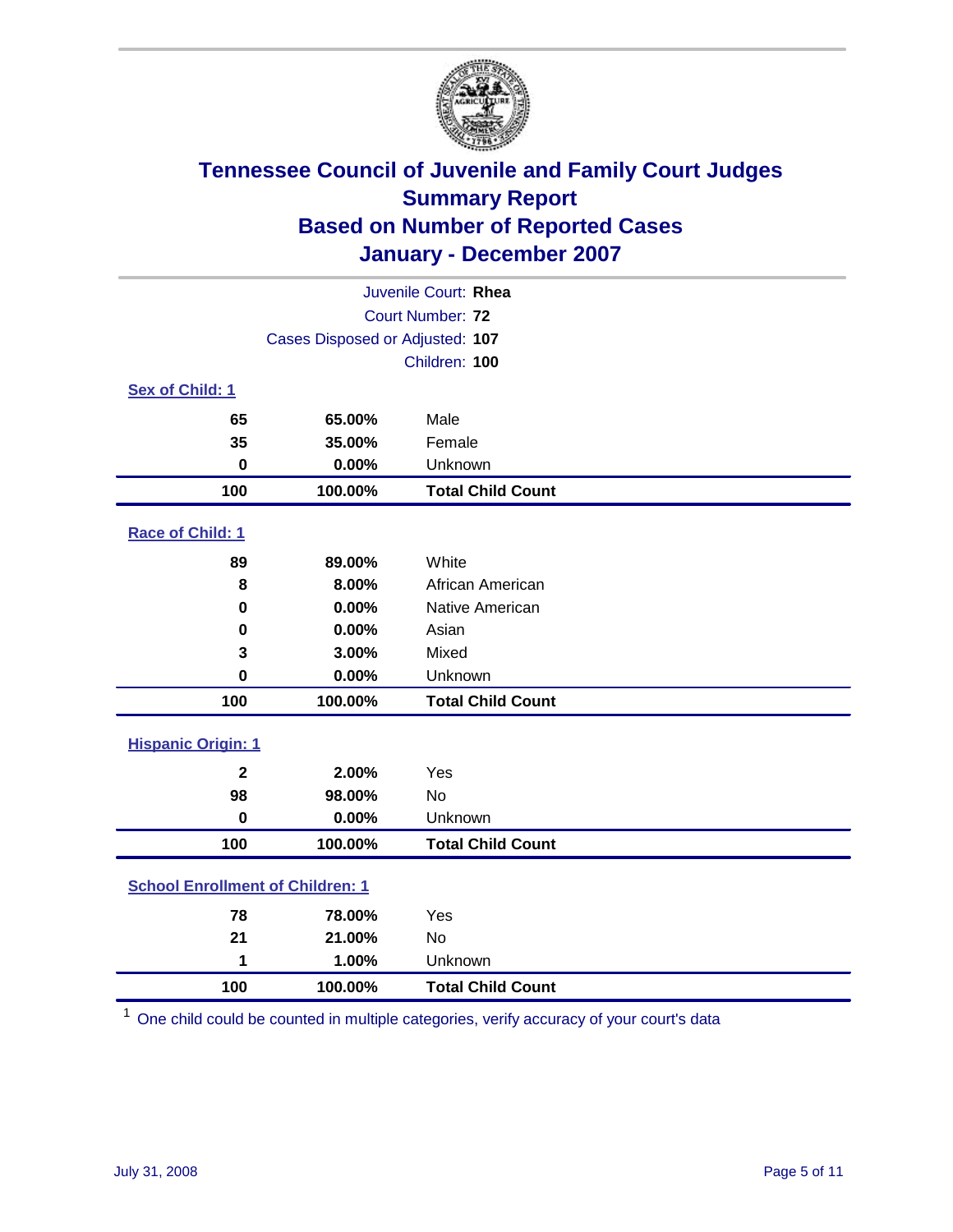

Court Number: **72** Juvenile Court: **Rhea** Cases Disposed or Adjusted: **107** Children: **100**

### **Living Arrangement of Child at Time of Referral: 1**

| 100 | 100.00%  | <b>Total Child Count</b>     |  |
|-----|----------|------------------------------|--|
| 3   | 3.00%    | Other                        |  |
| 0   | $0.00\%$ | Unknown                      |  |
| 0   | $0.00\%$ | Independent                  |  |
| 0   | $0.00\%$ | In an Institution            |  |
| 0   | $0.00\%$ | In a Residential Center      |  |
| 0   | $0.00\%$ | In a Group Home              |  |
| 4   | 4.00%    | With Foster Family           |  |
| 0   | $0.00\%$ | With Adoptive Parents        |  |
| 15  | 15.00%   | <b>With Relatives</b>        |  |
| 17  | 17.00%   | <b>With Father</b>           |  |
| 51  | 51.00%   | With Mother                  |  |
| 3   | $3.00\%$ | With Mother and Stepfather   |  |
| 0   | $0.00\%$ | With Father and Stepmother   |  |
| 7   | 7.00%    | With Both Biological Parents |  |
|     |          |                              |  |

#### **Type of Detention: 2**

| 107 | 100.00%  | <b>Total Detention Count</b> |  |
|-----|----------|------------------------------|--|
| 0   | 0.00%    | Other                        |  |
| 106 | 99.07%   | Does Not Apply               |  |
| 0   | $0.00\%$ | <b>Unknown</b>               |  |
| 0   | $0.00\%$ | Psychiatric Hospital         |  |
| 0   | $0.00\%$ | Jail - No Separation         |  |
| 0   | $0.00\%$ | Jail - Partial Separation    |  |
| 0   | 0.00%    | Jail - Complete Separation   |  |
| 1   | 0.93%    | Juvenile Detention Facility  |  |
| 0   | $0.00\%$ | Non-Secure Placement         |  |
|     |          |                              |  |

<sup>1</sup> One child could be counted in multiple categories, verify accuracy of your court's data

<sup>2</sup> If different than number of Cases (107) verify accuracy of your court's data.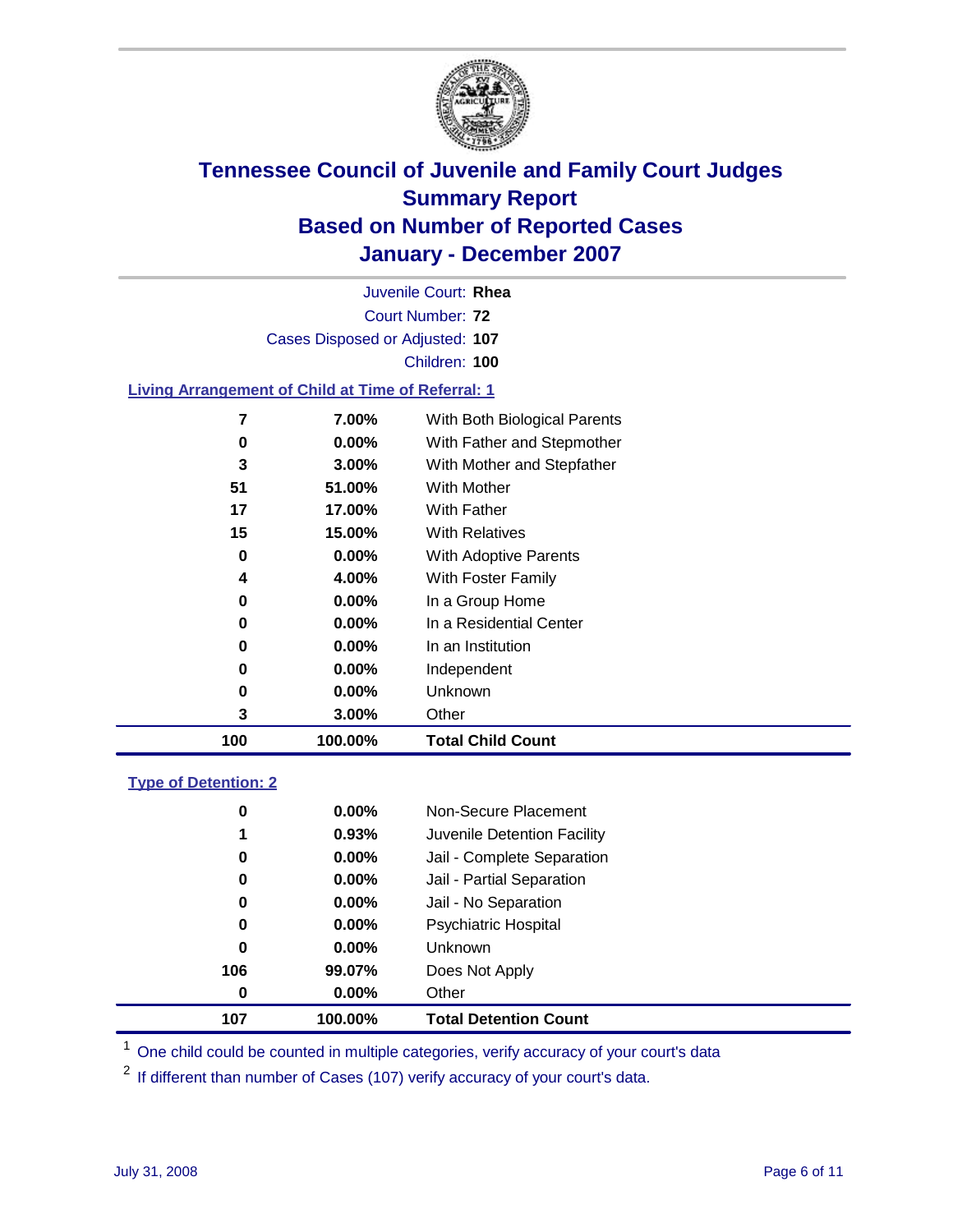

|                                                    | Juvenile Court: Rhea            |                                      |  |  |  |
|----------------------------------------------------|---------------------------------|--------------------------------------|--|--|--|
|                                                    | Court Number: 72                |                                      |  |  |  |
|                                                    | Cases Disposed or Adjusted: 107 |                                      |  |  |  |
|                                                    |                                 | Children: 100                        |  |  |  |
| <b>Placement After Secure Detention Hearing: 1</b> |                                 |                                      |  |  |  |
| $\mathbf 0$                                        | 0.00%                           | Returned to Prior Living Arrangement |  |  |  |
| 1                                                  | 0.93%                           | Juvenile Detention Facility          |  |  |  |
| $\bf{0}$                                           | 0.00%                           | Jail                                 |  |  |  |
| 0                                                  | 0.00%                           | Shelter / Group Home                 |  |  |  |
| 0                                                  | 0.00%                           | <b>Foster Family Home</b>            |  |  |  |
| $\bf{0}$                                           | 0.00%                           | <b>Psychiatric Hospital</b>          |  |  |  |
| 0                                                  | 0.00%                           | Unknown / Not Reported               |  |  |  |
| 106                                                | 99.07%                          | Does Not Apply                       |  |  |  |
| $\bf{0}$                                           | 0.00%                           | Other                                |  |  |  |
| 107                                                | 100.00%                         | <b>Total Placement Count</b>         |  |  |  |
| <b>Intake Actions: 2</b>                           |                                 |                                      |  |  |  |
| 108                                                | 96.43%                          | <b>Petition Filed</b>                |  |  |  |
| $\bf{0}$                                           | 0.00%                           | <b>Motion Filed</b>                  |  |  |  |
| $\mathbf{2}$                                       | 1.79%                           | <b>Citation Processed</b>            |  |  |  |
| $\bf{0}$                                           | 0.00%                           | Notification of Paternity Processed  |  |  |  |
| 0                                                  | 0.00%                           | Scheduling of Judicial Review        |  |  |  |
| 0                                                  | 0.00%                           | Scheduling of Administrative Review  |  |  |  |
| 0                                                  | 0.00%                           | Scheduling of Foster Care Review     |  |  |  |
| $\bf{0}$                                           | 0.00%                           | Unknown                              |  |  |  |
| 0                                                  | 0.00%                           | Does Not Apply                       |  |  |  |
| $\mathbf 2$                                        | 1.79%                           | Other                                |  |  |  |
| 112                                                | 100.00%                         | <b>Total Intake Count</b>            |  |  |  |

<sup>1</sup> If different than number of Cases (107) verify accuracy of your court's data.

<sup>2</sup> If different than number of Referral Reasons (112), verify accuracy of your court's data.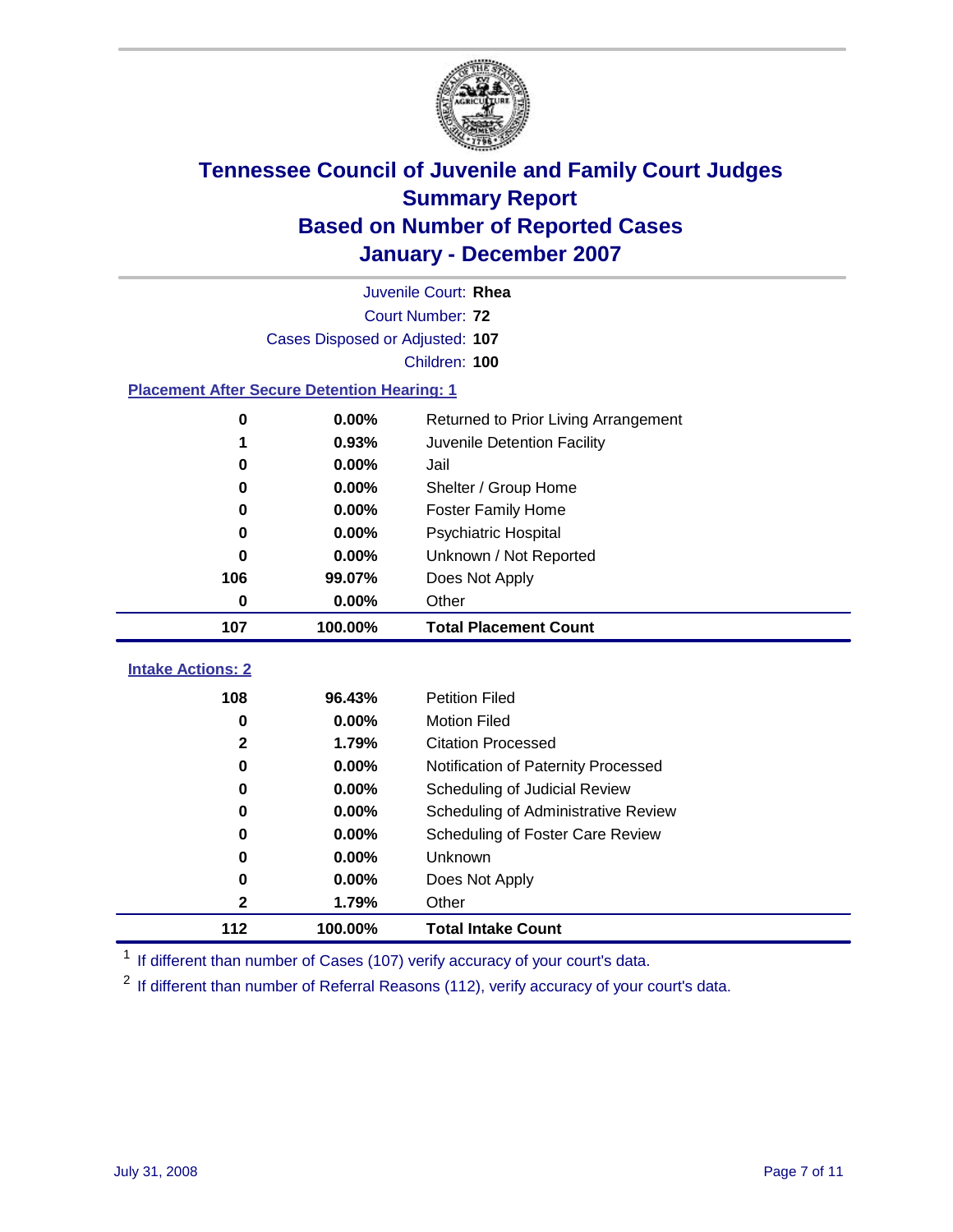

Court Number: **72** Juvenile Court: **Rhea** Cases Disposed or Adjusted: **107** Children: **100**

### **Last Grade Completed by Child: 1**

| 22           | 22.00%  | Too Young for School     |
|--------------|---------|--------------------------|
| 0            | 0.00%   | Preschool                |
| $\mathbf 2$  | 2.00%   | Kindergarten             |
| 1            | 1.00%   | 1st Grade                |
| $\mathbf{2}$ | 2.00%   | 2nd Grade                |
| 0            | 0.00%   | 3rd Grade                |
| $\mathbf{2}$ | 2.00%   | 4th Grade                |
| $\mathbf{2}$ | 2.00%   | 5th Grade                |
| 7            | 7.00%   | 6th Grade                |
| 8            | 8.00%   | 7th Grade                |
| 6            | 6.00%   | 8th Grade                |
| 8            | 8.00%   | 9th Grade                |
| 14           | 14.00%  | 10th Grade               |
| 6            | 6.00%   | 11th Grade               |
| 0            | 0.00%   | 12th Grade               |
| 0            | 0.00%   | Non-Graded Special Ed    |
| 1            | 1.00%   | <b>GED</b>               |
| 0            | 0.00%   | Graduated                |
| 0            | 0.00%   | Never Attended School    |
| 15           | 15.00%  | Unknown                  |
| 4            | 4.00%   | Other                    |
| 100          | 100.00% | <b>Total Child Count</b> |

### **Enrolled in Special Education: 1**

| 100 | 100.00%  | <b>Total Child Count</b> |
|-----|----------|--------------------------|
| 0   | $0.00\%$ | Unknown                  |
| 99  | 99.00%   | No                       |
|     | $1.00\%$ | Yes                      |
|     |          |                          |

<sup>1</sup> One child could be counted in multiple categories, verify accuracy of your court's data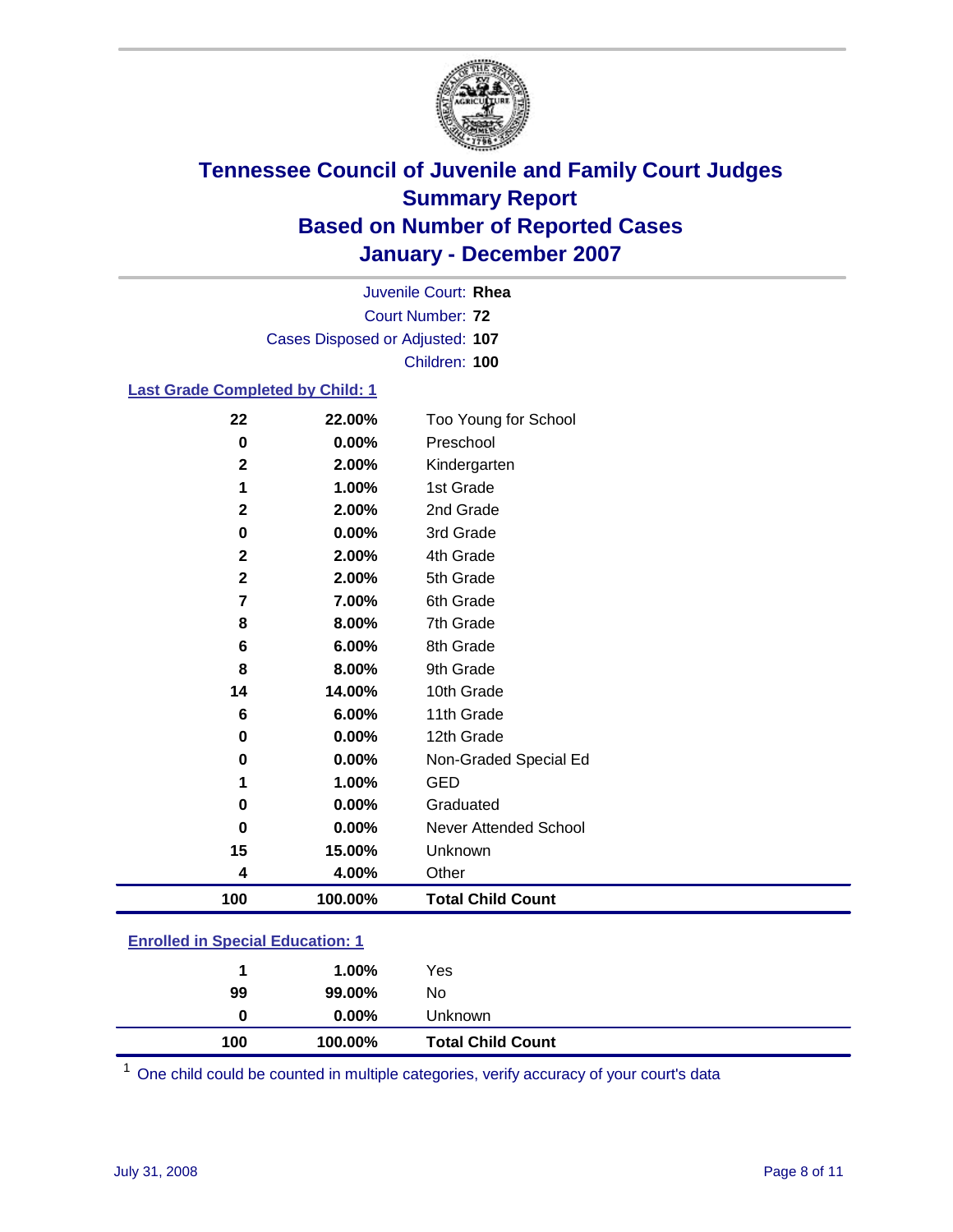

|                              |                                 | Juvenile Court: Rhea      |
|------------------------------|---------------------------------|---------------------------|
|                              |                                 | Court Number: 72          |
|                              | Cases Disposed or Adjusted: 107 |                           |
|                              |                                 | Children: 100             |
| <b>Action Executed By: 1</b> |                                 |                           |
| 111                          | 99.11%                          | Judge                     |
| 1                            | 0.89%                           | Referee                   |
| 0                            | $0.00\%$                        | <b>YSO</b>                |
| 0                            | $0.00\%$                        | Other                     |
| 0                            | $0.00\%$                        | Unknown / Not Reported    |
| 112                          | 100.00%                         | <b>Total Action Count</b> |

### **Formal / Informal Actions: 1**

| 10  | 8.93%    | Dismissed                                        |
|-----|----------|--------------------------------------------------|
| 0   | $0.00\%$ | Retired / Nolle Prosequi                         |
| 13  | 11.61%   | <b>Complaint Substantiated Delinquent</b>        |
| 9   | 8.04%    | <b>Complaint Substantiated Status Offender</b>   |
| 0   | 0.00%    | <b>Complaint Substantiated Dependent/Neglect</b> |
| 0   | $0.00\%$ | <b>Complaint Substantiated Abused</b>            |
| 0   | $0.00\%$ | <b>Complaint Substantiated Mentally III</b>      |
| 7   | 6.25%    | Informal Adjustment                              |
| 1   | 0.89%    | <b>Pretrial Diversion</b>                        |
| 0   | 0.00%    | <b>Transfer to Adult Court Hearing</b>           |
| 0   | $0.00\%$ | Charges Cleared by Transfer to Adult Court       |
| 35  | 31.25%   | Special Proceeding                               |
| 0   | $0.00\%$ | <b>Review Concluded</b>                          |
| 37  | 33.04%   | Case Held Open                                   |
| 0   | $0.00\%$ | Other                                            |
| 0   | $0.00\%$ | Unknown / Not Reported                           |
| 112 | 100.00%  | <b>Total Action Count</b>                        |

<sup>1</sup> If different than number of Referral Reasons (112), verify accuracy of your court's data.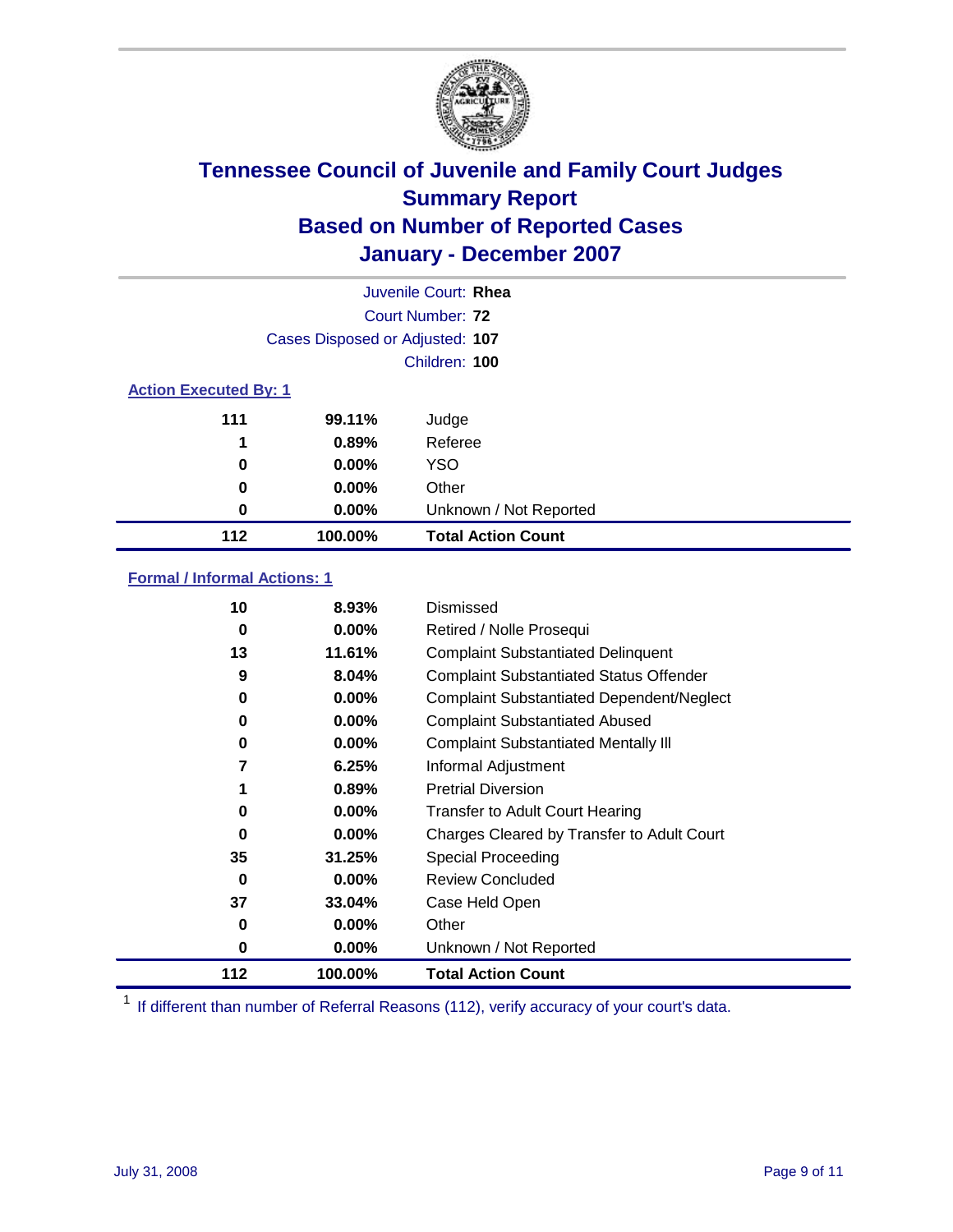

|                       |                                 | Juvenile Court: Rhea                                  |
|-----------------------|---------------------------------|-------------------------------------------------------|
|                       |                                 | Court Number: 72                                      |
|                       | Cases Disposed or Adjusted: 107 |                                                       |
|                       |                                 | Children: 100                                         |
| <b>Case Outcomes:</b> |                                 | There can be multiple outcomes for one child or case. |
| 8                     | 3.20%                           | <b>Case Dismissed</b>                                 |
| 0                     | 0.00%                           | Case Retired or Nolle Prosequi                        |
| 95                    | 38.00%                          | Warned / Counseled                                    |
| 60                    | 24.00%                          | Held Open For Review                                  |
| 3                     | 1.20%                           | Supervision / Probation to Juvenile Court             |
| 0                     | 0.00%                           | <b>Probation to Parents</b>                           |
| 2                     | 0.80%                           | Referral to Another Entity for Supervision / Service  |
| 0                     | 0.00%                           | Referred for Mental Health Counseling                 |
| $\mathbf{2}$          | 0.80%                           | Referred for Alcohol and Drug Counseling              |
| 0                     | 0.00%                           | Referred to Alternative School                        |
| 0                     | 0.00%                           | Referred to Private Child Agency                      |
| 0                     | 0.00%                           | Referred to Defensive Driving School                  |
| 0                     | 0.00%                           | Referred to Alcohol Safety School                     |
| 0                     | 0.00%                           | Referred to Juvenile Court Education-Based Program    |
| 0                     | 0.00%                           | Driver's License Held Informally                      |
| 0                     | 0.00%                           | <b>Voluntary Placement with DMHMR</b>                 |
| 0                     | 0.00%                           | <b>Private Mental Health Placement</b>                |
| 0                     | 0.00%                           | <b>Private MR Placement</b>                           |
| 0                     | 0.00%                           | Placement with City/County Agency/Facility            |
| 0                     | 0.00%                           | Placement with Relative / Other Individual            |
| 4                     | 1.60%                           | Fine                                                  |
| 5                     | 2.00%                           | <b>Public Service</b>                                 |
| 1                     | 0.40%                           | Restitution                                           |
| 0                     | 0.00%                           | <b>Runaway Returned</b>                               |
| 0                     | 0.00%                           | No Contact Order                                      |
| 0                     | 0.00%                           | Injunction Other than No Contact Order                |
| 0                     | 0.00%                           | <b>House Arrest</b>                                   |
| 0                     | 0.00%                           | <b>Court Defined Curfew</b>                           |
| 0                     | 0.00%                           | Dismissed from Informal Adjustment                    |
| 0                     | 0.00%                           | <b>Dismissed from Pretrial Diversion</b>              |
| 0                     | 0.00%                           | Released from Probation                               |
| 0                     | 0.00%                           | <b>Transferred to Adult Court</b>                     |
| 0                     | 0.00%                           | <b>DMHMR Involuntary Commitment</b>                   |